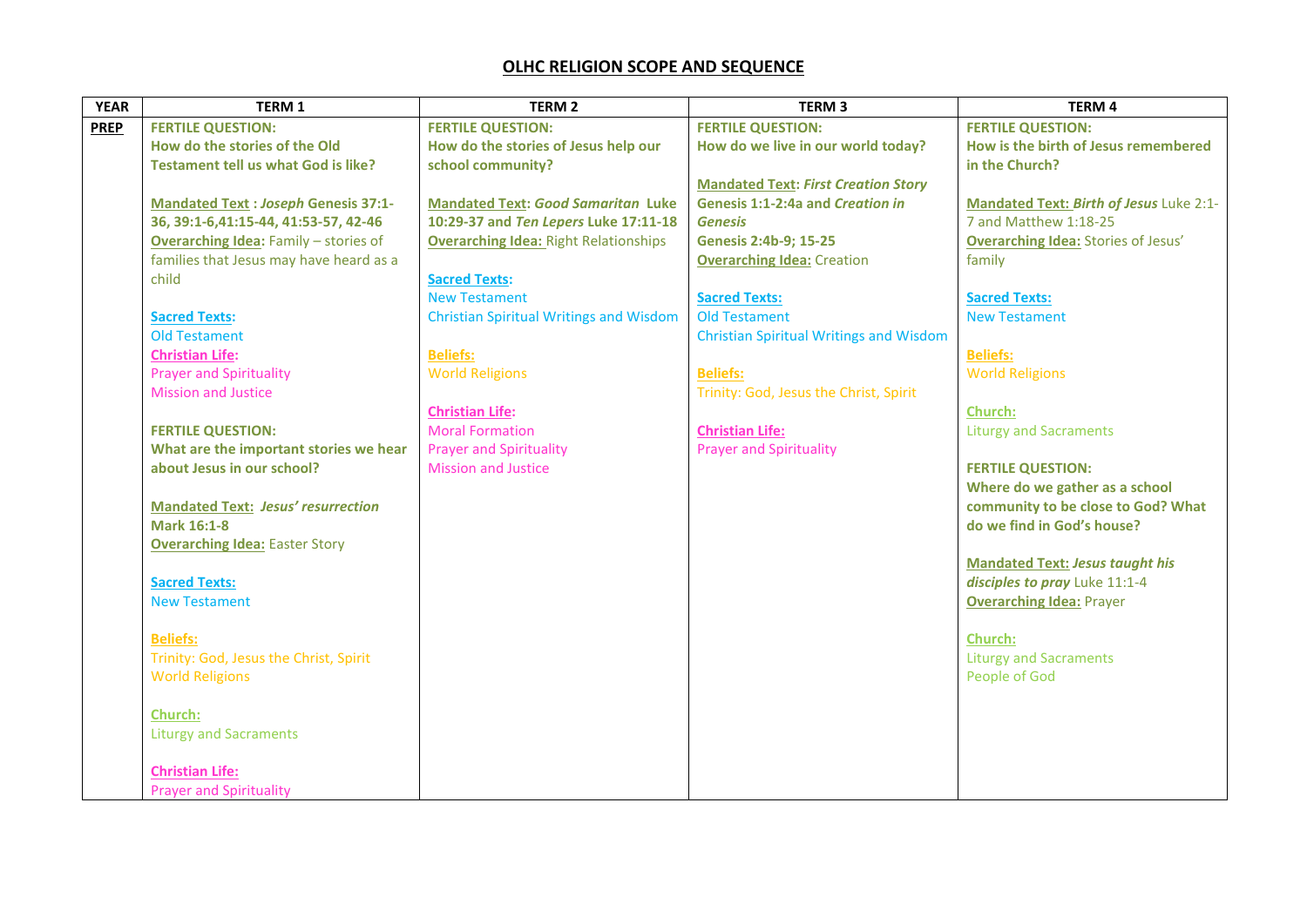| <b>YR1</b> | <b>FERTILE QUESTION:</b>                            | <b>FERTILE QUESTION:</b>                | <b>FERTILE QUESTION:</b>                       | <b>FERTILE QUESTION:</b>            |
|------------|-----------------------------------------------------|-----------------------------------------|------------------------------------------------|-------------------------------------|
|            | How is the story of Jesus remembered                | How does the Church remember the        | How do the stories of the past tell us         | How is the story of Mary remembered |
|            | in the Church today?                                | story of Jesus today? (Sacraments)      | about God?                                     | today? Who was Mary? How do we      |
|            | Overarching Idea: Stories about Jesus'              | <b>Overarching Idea: Sacraments are</b> | <b>Overarching Idea:</b> Creation and making   | know about Mary the mother of       |
|            | mission and ministry, healing and                   | sacred actions of the Church - Baptism  | connections between the lives of               | Jesus? How do believers remember    |
|            | teaching.                                           | and Eucharist.                          | people in Old Testament stories.               | and pray with Mary?                 |
|            |                                                     |                                         |                                                | <b>Overarching Idea:</b>            |
|            | <b>Mandated Text:</b>                               | <b>Mandated Text:</b>                   | <b>Mandated Text:</b>                          | Mary the mother of Jesus.           |
|            | Jesus calls Peter, Andrew, James and                | The baptism of Jesus                    | Second Creation story: Genesis 2:4b-8          | Infancy Narratives.                 |
|            | John                                                | Mark 1:9-11                             | $15 - 23$                                      |                                     |
|            | Matthew 4:18-22                                     | Last Supper Mark 14:22-25               | Noah: a story of re-creation Genesis           | <b>Mandated Text:</b>               |
|            | Calling the Twelve                                  |                                         | $6:13-9:1$                                     | <b>Annunciations to Mary</b>        |
|            | Mark 3:13-19                                        |                                         | Moses: Exodus 3:8-17                           | Luke 1:26-28                        |
|            |                                                     | <b>Sacred Texts:</b>                    |                                                | Mary visits Elizabeth               |
|            |                                                     | <b>New Testament</b>                    | <b>Sacred Texts:</b>                           | Luke 1:39-42                        |
|            | <b>Sacred Texts:</b>                                |                                         | <b>Old Testament</b>                           |                                     |
|            | <b>New Testament</b>                                | <b>Church:</b>                          | <b>Christian Spiritual Writings and Wisdom</b> | <b>Sacred Texts:</b>                |
|            |                                                     | <b>Liturgy and Sacraments</b>           | People of God                                  | <b>New Testament</b>                |
|            | <b>Beliefs:</b>                                     | People of God                           |                                                |                                     |
|            | Trinity: God, Jesus the Christ, Spirit              | <b>Church History</b>                   | <b>Beliefs:</b>                                | <b>Christian Life:</b>              |
|            | <b>World Religions</b>                              |                                         | Trinity: God, Jesus the Christ, Spirit         | <b>Prayer and Spirituality</b>      |
|            |                                                     |                                         |                                                | <b>Moral Formation</b>              |
|            | <b>Christian Life:</b>                              | <b>Christian Life:</b>                  | <b>Christian Life:</b>                         | <b>Mission and Justice</b>          |
|            | <b>Prayer and Spirituality</b>                      | <b>Prayer and Spirituality</b>          | <b>Prayer and Spirituality</b>                 |                                     |
|            |                                                     |                                         | <b>Moral Formation</b>                         |                                     |
|            | <b>FERTILE QUESTION: (leads into T2)</b>            |                                         |                                                |                                     |
|            | How did the Jesus story end in the                  |                                         |                                                |                                     |
|            | Gospels?                                            |                                         |                                                |                                     |
|            | <b>Overarching Idea: Holy Week - Easter</b>         |                                         |                                                |                                     |
|            | Story (focusing on Palm Sunday).                    |                                         |                                                |                                     |
|            |                                                     |                                         |                                                |                                     |
|            | <b>Mandated Text:</b><br>Passover (for Holy Week)   |                                         |                                                |                                     |
|            |                                                     |                                         |                                                |                                     |
|            | Matthew 26:17-19<br>The Last Supper (for Holy Week: |                                         |                                                |                                     |
|            | compare and contrast, and Eucharist                 |                                         |                                                |                                     |
|            | sharing the story)                                  |                                         |                                                |                                     |
|            | Mark 14:22-25                                       |                                         |                                                |                                     |
|            |                                                     |                                         |                                                |                                     |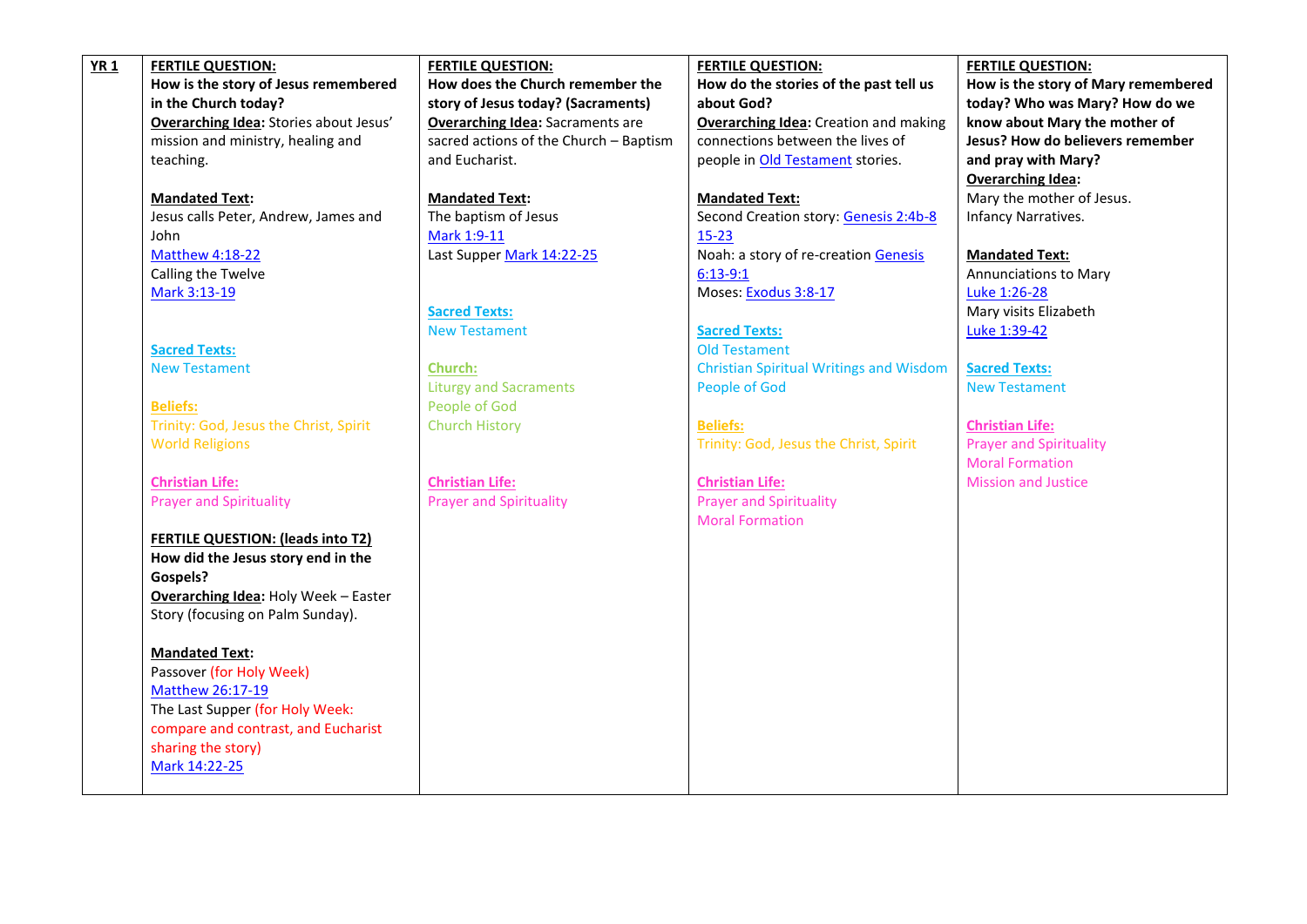| <b>YR 2</b> | <b>FERTILE QUESTION:</b>                | <b>FERTILE QUESTION:</b>                | <b>FERTILE QUESTION:</b>                      | <b>FERTILE QUESTION:</b>            |
|-------------|-----------------------------------------|-----------------------------------------|-----------------------------------------------|-------------------------------------|
|             | How can we build healthy relationships  | How do the stories about Jesus give     | How can I continue to build a world of        | How can we be stewards of God's     |
|             | with God, family and friends?           | meaning to our community today?         | love?                                         | creation?                           |
|             |                                         |                                         |                                               |                                     |
|             | <b>Overarching Idea</b>                 | <b>Overarching Ideas</b>                | <b>Overarching Ideas</b>                      | <b>Overarching Idea</b>             |
|             | Loving relationship with God and Others | Teachings and actions of Jesus          | <b>Reconciliation and Forgiveness. Saying</b> | <b>Relationship with Creation</b>   |
|             |                                         |                                         | sorry and forgiving                           |                                     |
|             | <b>Sacred Texts</b>                     | <b>Sacred Texts</b>                     |                                               | <b>Sacred Texts</b>                 |
|             | <b>New Testament</b>                    | <b>Old Testament</b>                    | <b>Sacred Texts</b>                           | <b>Old Testament</b>                |
|             |                                         | <b>New Testament</b>                    | <b>Old Testament</b>                          |                                     |
|             | <b>Christian Life</b>                   | Christian Spiritual Writings and Wisdom | <b>New Testament</b>                          | <b>Beliefs</b>                      |
|             | <b>Moral formation</b>                  |                                         | <b>Christian Spiritual Writings</b>           | <b>Human Existence</b>              |
|             | <b>Mission and Justice</b>              | <b>Mandated Scriptures</b>              |                                               | <b>World Religions</b>              |
|             |                                         | Parable of unforgiving servant          | <b>Christian Life</b>                         |                                     |
|             | <b>Mandated Scripture</b>               | Matthew 18: 21-35                       | <b>Prayer and Spirituality</b>                | <b>Mandated Scripture</b>           |
|             | The Greatest Commandment                | Jesus heals two blind men               |                                               | <b>Creation stories</b>             |
|             | Matthew22:34-40                         | Matthew 20:29-34                        | <b>Church</b>                                 | Genesis 1: 1-2:4a; Genesis 2: 4b-25 |
|             | <b>The Good Samaritan</b>               | Jesus heals a crippled woman            | <b>Liturgy and Sacraments</b>                 | God's agreement with Noah           |
|             | Luke 10: 25-37                          | Luke 13:10-13                           | People of God                                 | <b>Genesis 9: 8-17</b>              |
|             |                                         | Jesus walks on the water                | <b>Church History</b>                         | Promise to Abraham and Sarah        |
|             |                                         | John 6:16-21                            |                                               | Genesis 17: 1-8, 15-19, 21-22       |
|             |                                         |                                         | <b>Mandated Scripture</b>                     |                                     |
|             |                                         |                                         | Jesus teaches about forgiving others          |                                     |
|             |                                         |                                         | Luke 17:3-4                                   |                                     |
|             |                                         |                                         | The Forgiving Father Prodigal Son             |                                     |
|             |                                         |                                         | Luke 15:11-31                                 |                                     |
|             |                                         |                                         | Zacchaeus                                     |                                     |
|             |                                         |                                         | Luke 19:1-10                                  |                                     |
|             |                                         |                                         |                                               |                                     |
|             |                                         |                                         |                                               |                                     |
|             |                                         |                                         |                                               |                                     |
|             |                                         |                                         |                                               |                                     |
|             |                                         |                                         |                                               |                                     |
|             |                                         |                                         |                                               |                                     |
|             |                                         |                                         |                                               |                                     |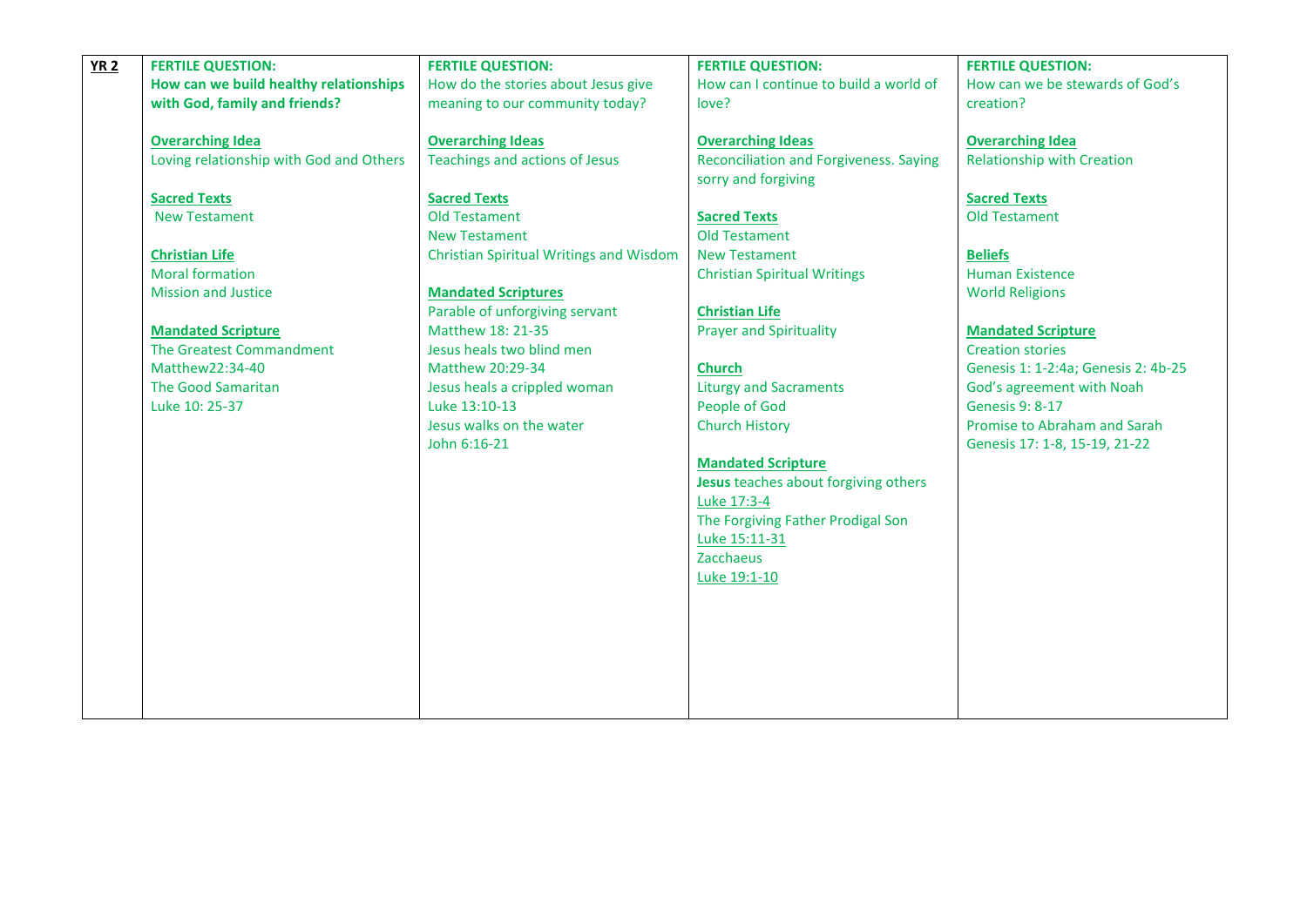| YR <sub>3</sub> | <b>FERTILE QUESTION:</b>                       | <b>FERTILE QUESTION:</b>                             | <b>FERTILE QUESTION:</b>                  | <b>FERTILE QUESTION:</b>                  |
|-----------------|------------------------------------------------|------------------------------------------------------|-------------------------------------------|-------------------------------------------|
|                 | How does the life of Jesus shape our           | How can we live a 'good' life?                       | We are a Sacramental People, what         | What is God like? The beginning,          |
|                 | relationships and call us to action? Was       |                                                      | does that mean? What does faith look      | middle and end?                           |
|                 | he a Superhero? (Jesus' Mission)               | <b>Overarching ideas:</b>                            | like? Why are rituals important in our    | Who is God? How important is the          |
|                 | <b>Infancy Narratives?</b>                     | The life and teachings of Jesus. Why is              | lives?                                    | <b>Covenant between God and</b>           |
|                 | <b>How are we People of Faith, Courage</b>     | the story of Jesus important for us in               | How is our relationship with God like     | Humankind?                                |
|                 | and Action?                                    | 2015? Why did Jesus challenge his                    | that of the Jewish people?                | <b>Who is the Messiah?</b>                |
|                 |                                                | world with teachings such as the                     |                                           |                                           |
|                 | <b>Overarching ideas:</b>                      | Beatitudes? What is the link between                 | <b>Overarching ideas:</b>                 | <b>Overarching ideas:</b>                 |
|                 | The life and teachings of Jesus.               | the Decalogue and Beatitudes?                        | God's relationship with the Jewish        | <b>Images of God in the Old Testament</b> |
|                 |                                                |                                                      | people.                                   | <b>Jesus the Messiah</b>                  |
|                 | <b>Mandated Scripture:</b>                     | <b>Mandated Scripture:</b>                           | <b>Prayers of thanksgiving and praise</b> |                                           |
|                 | The birth of Jesus the Messiah                 | <b>Jesus' Mission Luke 4:16-21</b>                   |                                           | <b>Mandated Scripture:</b>                |
|                 | <b>Matthew 1:18-2:12</b>                       | The Beatitudes - Matthew 5:3-11, Luke                | <b>Mandated Scripture:</b>                | "I will never forget you" Isaiah 49:15-   |
|                 |                                                | $6:20 - 26$                                          | Genesis 28:10-22 - God's promise to       | <u>16</u>                                 |
|                 | <b>Jesus' Mission Luke 4:16-21</b>             |                                                      | Jacob                                     |                                           |
|                 |                                                | <b>Sacred Texts:</b>                                 | Psalm 23, Psalm 28;1, 6-9                 | <b>Beliefs:</b>                           |
|                 | <b>Content Descriptions:</b>                   | <b>New Testament</b>                                 |                                           | <b>Religions of the World</b>             |
|                 | <b>Beliefs - Trinity</b>                       | <b>Church History</b>                                | <b>Sacred Texts:</b>                      |                                           |
|                 | <b>Sacred Texts - New Testament</b>            | <b>Christian Spiritual</b><br><b>Writings</b><br>and | <b>Old Testament</b>                      | <b>Sacred Texts:</b>                      |
|                 | <b>Christian Spiritual Writings and Wisdom</b> | <b>Wisdom</b>                                        | <b>New Testament</b>                      | <b>Old Testament</b>                      |
|                 |                                                |                                                      | <b>Christian Spiritual Writings and</b>   | <b>New Testament</b>                      |
|                 | <b>Christian Life - Moral formation &amp;</b>  | Christian Life -                                     | <b>Wisdom</b>                             | <b>Christian Spiritual Writings and</b>   |
|                 | <b>Mission and Justice</b>                     | <b>Mission and Justice</b>                           |                                           | Wisdom                                    |
|                 | <b>Prayer and Spirituality</b>                 | <b>Moral formation</b>                               | <b>Church:</b>                            |                                           |
|                 |                                                | <b>Prayer and Spirituality</b>                       | <b>Liturgy and Sacraments</b>             | <b>Christian Life:</b>                    |
|                 |                                                |                                                      | <b>People of God</b>                      | <b>Prayer and Spirituality</b>            |
|                 |                                                |                                                      | <b>Church History</b>                     |                                           |
|                 |                                                |                                                      |                                           |                                           |
|                 |                                                |                                                      | <b>Christian Life:</b>                    |                                           |
|                 |                                                |                                                      | <b>Prayer and Spirituality</b>            |                                           |
|                 |                                                |                                                      |                                           |                                           |
|                 |                                                |                                                      |                                           |                                           |
|                 |                                                |                                                      |                                           |                                           |
|                 |                                                |                                                      |                                           |                                           |
|                 |                                                |                                                      |                                           |                                           |
|                 |                                                |                                                      |                                           |                                           |
|                 |                                                |                                                      |                                           |                                           |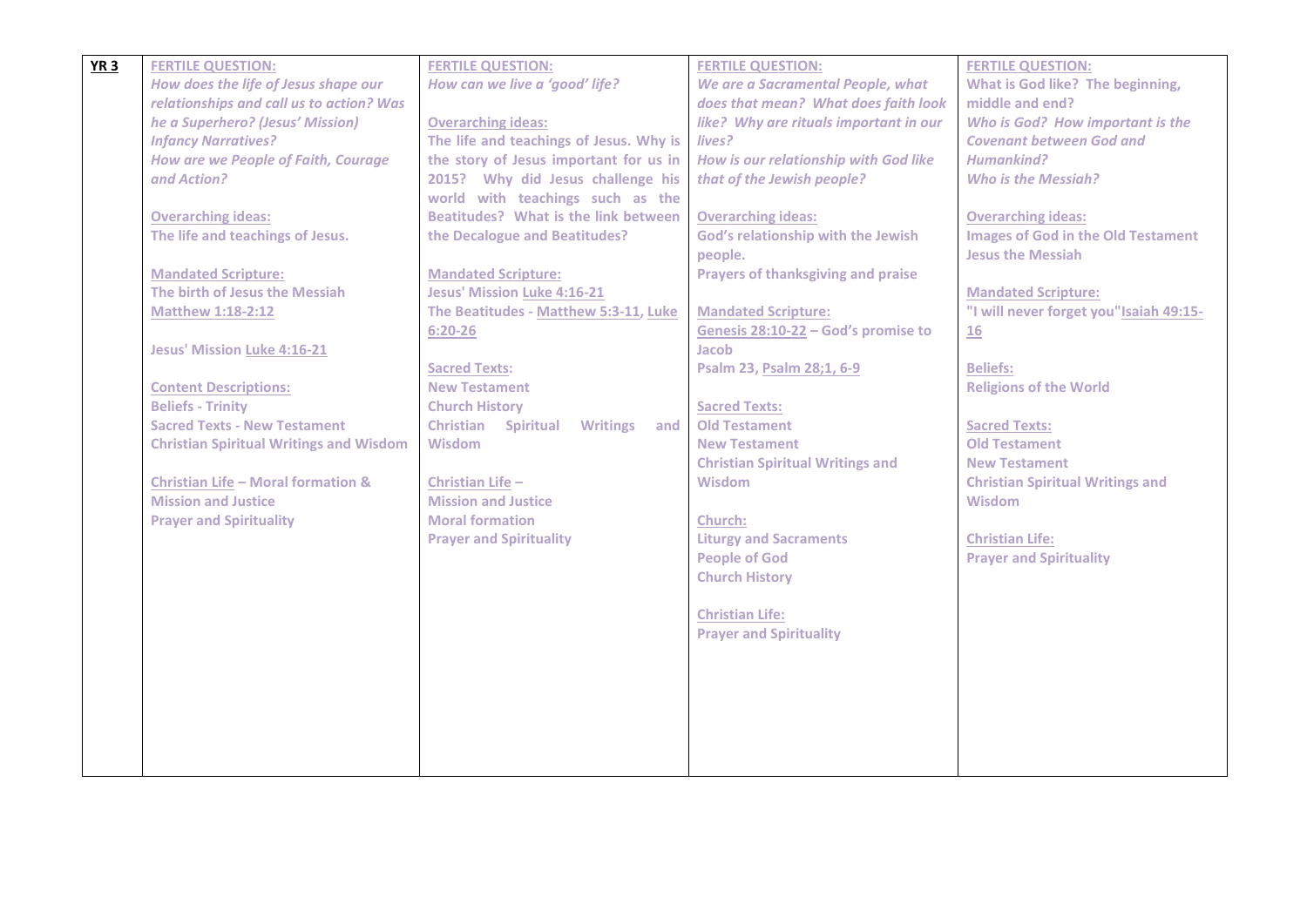| <b>YR4</b> | <b>Ancient Voices (Easter)</b>               | <b>Living in Harmony</b>                                               | How can the Parables challenge us                      | <b>Living Community (Advent)</b>         |
|------------|----------------------------------------------|------------------------------------------------------------------------|--------------------------------------------------------|------------------------------------------|
|            | Students undertake a study of the            | Students undertake a study about                                       | Today?                                                 | Students explore the characteristics     |
|            | <b>Bible. They explore Bible referencing</b> | living in Community and                                                | Students explore the Early Church in                   | of Church communities. They will         |
|            | and make meaning from the                    | understanding right and wrong                                          | Australia and make meaning from                        | explore the way interrelationships       |
|            | different text types                         | choices.                                                               | the parables                                           | between, people, nature, cultures        |
|            |                                              | They learn about the stewardship of                                    | <b>FERTILE QUESTION:</b>                               | and religion nurture spirituality and    |
|            | <b>FERTILE QUESTION:</b>                     | creation and explore the                                               | How can the parables challenge us                      | contribute to personal identity.         |
|            | How can I find my way around the<br>bible?   | sacraments of healing and Penance<br><b>FERTILE QUESTION:</b>          | today?                                                 |                                          |
|            |                                              | How can I look after God's creation?                                   |                                                        | <b>FERTILE QUESTION:</b>                 |
|            | <b>OVERARCHING IDEAS:</b>                    |                                                                        | <b>OVERARCHING IDEAS:</b>                              | <b>What does a Church Community look</b> |
|            | <b>Old and New Testament Text Types</b>      | <b>OVERARCHING IDEAS:</b>                                              | Jewish Community in the time                           | like?                                    |
|            |                                              | Living in loving relationship with God,                                | of Jesus<br>Prayers of Blessing, petition<br>$\bullet$ | <b>OVERARCHING IDEAS:</b>                |
|            | <b>Sacred Texts</b>                          | others and all creation                                                | and intercession                                       | <b>Christian Charity (love)</b>          |
|            | Skills:                                      | <b>Sacred Texts:</b>                                                   |                                                        |                                          |
|            |                                              | <b>Old &amp; New Testament</b>                                         | <b>Church Liturgy and Sacraments-</b>                  | <b>Skills</b>                            |
|            | Identify some features of text               | Christian Life -                                                       | Prayer and Spirituality -                              | Identify different points of view        |
|            | organisation (namely book, chapter,          | <b>Moral formation</b>                                                 | <b>Sacred Texts</b>                                    | towards Aboriginal people in early       |
|            | verse, Table of Contents, Index,             | Prayer and Spirituality - Prayers of                                   | <b>Church</b>                                          | colonial Australia (e.g. squatters,      |
|            |                                              | Petition                                                               | <b>Liturgy and Sacraments</b><br>People of God         | missionaries, free settlers, convicts,   |
|            | headings and subheadings) used to            |                                                                        | <b>Church History</b>                                  | clergy).                                 |
|            | order and present information in the         | Skills:                                                                | <b>Mandated Scripture</b>                              |                                          |
|            | Bible.                                       | Distinguish between right and wrong                                    | (Luke 10:25-37) The Good                               | <b>Mandated Scripture:</b>               |
|            |                                              | choices in a variety of morally                                        | Samaratan                                              | This is my commandment John15:9-17       |
|            | Use some features of text                    | challenging situations.                                                | <b>Supplementary texts</b>                             |                                          |
|            | organisation to locate books, people,        |                                                                        | The Forgiving Father (Two Sons):                       | Life Among the Believers Acts 2:42-      |
|            | places and things in the Bible.              | Describe key features of stewardship                                   | Luke 15:11-32                                          | 47/Acts 4:32-37                          |
|            | <b>Mandated Scripture:</b>                   | according to Christian teachings.<br>Apply the Christian moral duty of | The Sower: Mark 4:1-10, 13-19                          |                                          |
|            |                                              | stewardship to environmently friendly                                  | Skills:                                                | The 10 Commandments Exodus 20:1-17       |
|            | Jesus is baptised by John Matthew 3:13-      | practices.                                                             |                                                        |                                          |
|            | 17/Mark 9-11/Lukw 3: 21-23                   |                                                                        | Sequence some key people and                           | Deuteronomy5:1-21                        |
|            |                                              |                                                                        | events (secular and religious) of                      |                                          |
|            | Giving sight to the blind man Mark           |                                                                        | early colonial Australia (c.1788 CE -                  |                                          |
|            | 10:46-52/Luke 18:35-43                       | <b>Mandated Scripts</b>                                                | c.1850 CE) and recognise their                         |                                          |
|            |                                              | First creation story Genesis1:1 1-2:4a                                 | significance in bringing about                         |                                          |
|            |                                              |                                                                        | change.                                                |                                          |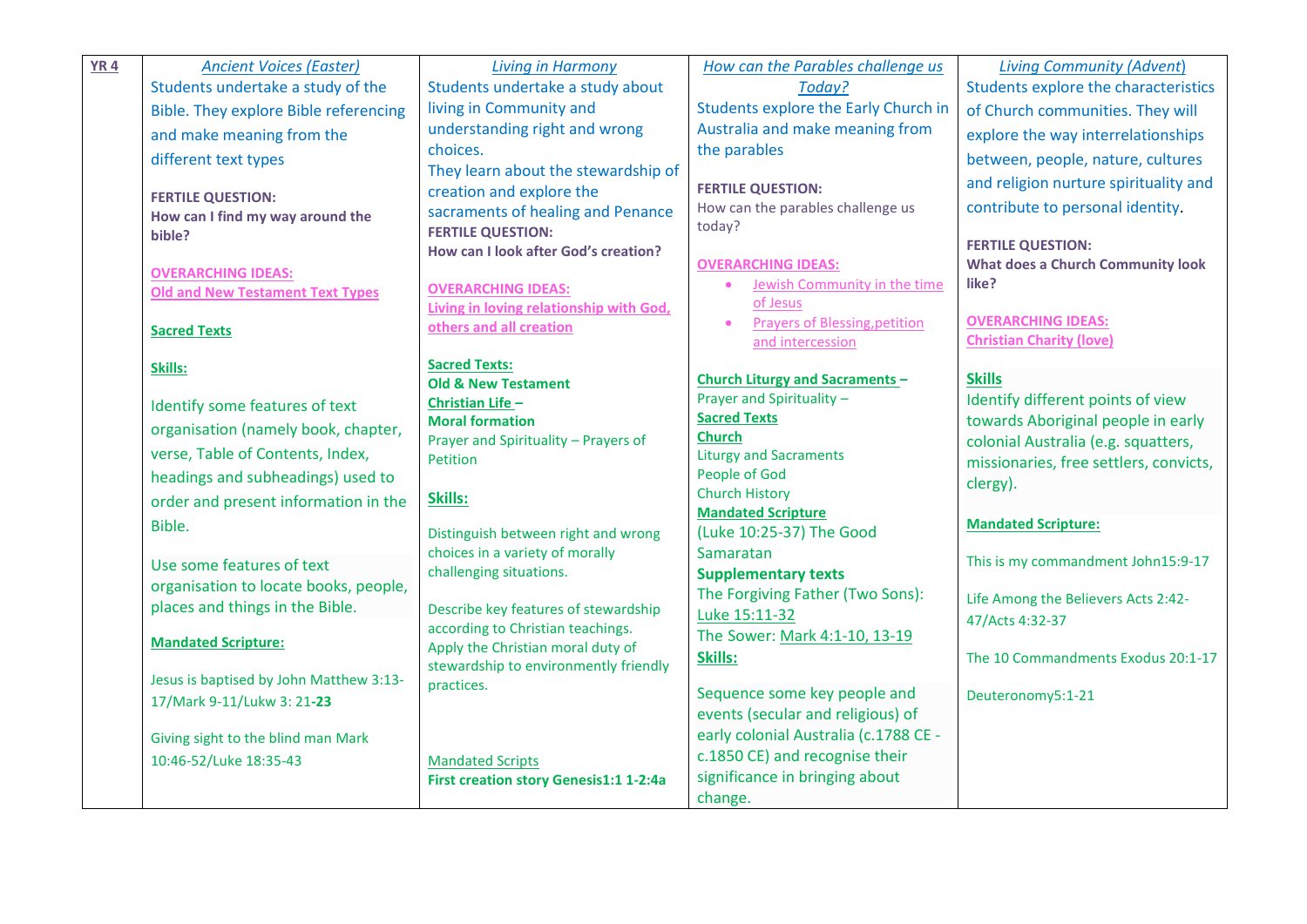|  | Develop historical narratives about<br>some key events and people's<br>experiences in the early Church in<br>Australia (c.1788 CE - c.1850 CE)                                                                                                                                   |  |
|--|----------------------------------------------------------------------------------------------------------------------------------------------------------------------------------------------------------------------------------------------------------------------------------|--|
|  | using appropriate historical terms.<br>Identify and explain language<br>features of parables, namely<br>images, characters, vocabulary and<br>settings. Experiment with changing<br>particular aspects of key<br>parables, namely images,<br>vocabulary, setting and characters. |  |
|  | Explore personal experiences and<br>imagining to retell key parables<br>from the New Testament, and apply<br>the teaching to life                                                                                                                                                |  |
|  | <b>Beliefs</b><br>Trinity/Human Existence/World<br><b>Religions</b><br>Skills:                                                                                                                                                                                                   |  |
|  | Identify and explain Scriptural<br>passages, that express God the<br>Father, God the Son and God as Holy<br>Spirit.                                                                                                                                                              |  |
|  | <b>Mandated Scripture</b><br>Matthew 3:13-17/Mark 9-11/Luke<br>$3:21-23$<br>Psalm of Praise - Psalm 148                                                                                                                                                                          |  |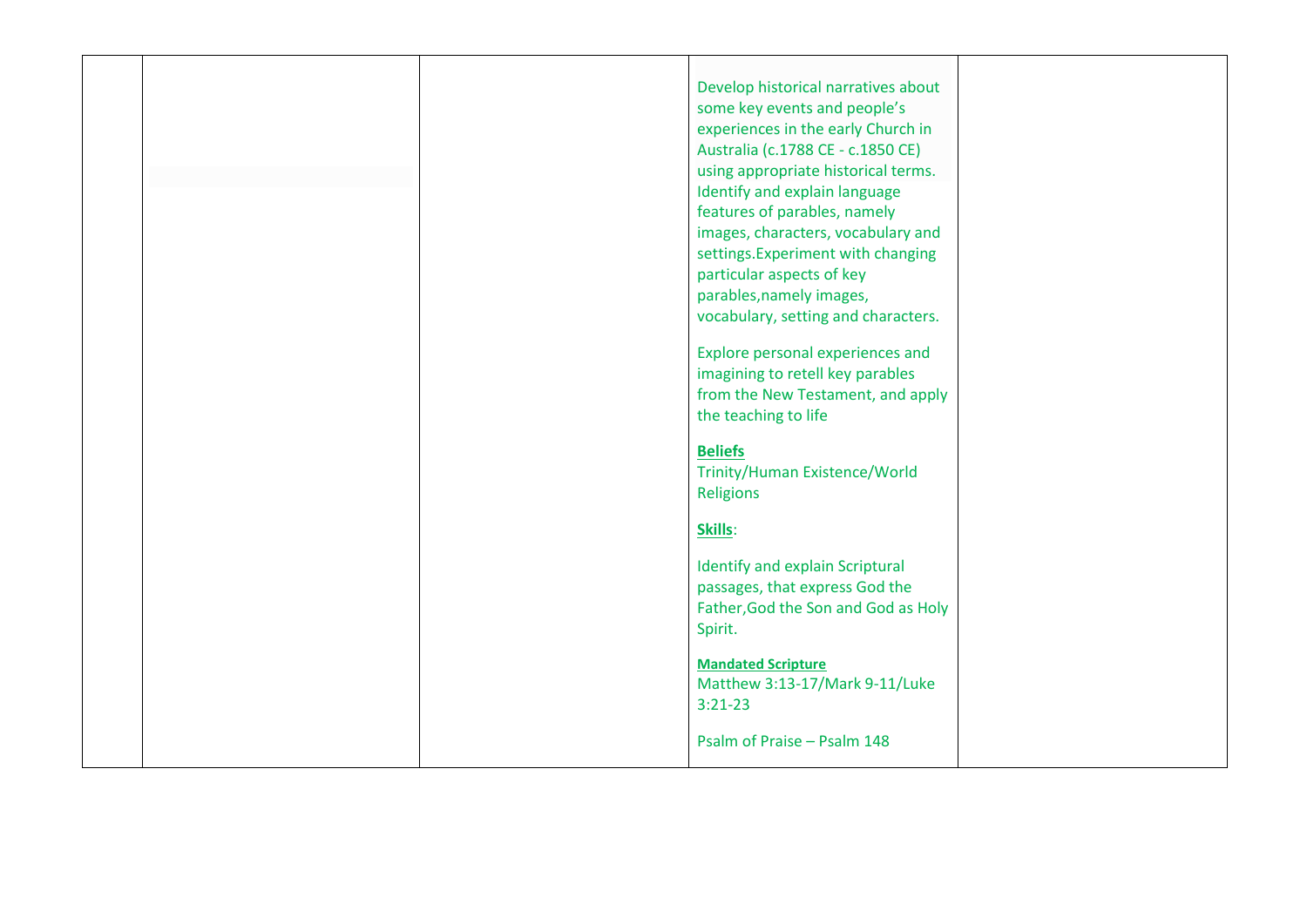## **YR 5/6 FERTILE QUESTION:**

**How do people live their faith? [week to week / across the year]**

**Overarching idea: Personal and Communal Prayer and Worship. Eucharist, Psalms and Sabbath rituals and prayers.**

**Mandated Scripture***:* **The Shema-Deuteronomy6:4-9,11:13-21 Numbers 15:37-41 Mary's song of praise to God Lk1:46-56**

> **Content Descriptions: Sacred Texts – Old Testament Beliefs – World Religions Beliefs – Human Existence**

**Overarching idea: What is faith? Liturgical year, Eucharist, Parts of the Mass, Lord's Prayer. High Holy days in Judaism.**

**Mandated Scripture: The Our Father; Matthew 6: 5-15 and Luke 11: 1-13 Observance of High Holy Days Leviticus 23: 1-44 Paul refers to the believers as saints Ephesians 1: 1, 2:19, 3: 1-21 Institution of Eucharist – 1 Corinthians 11: 23-26 The woman a haemorrhage, Jairus' daughter Mt9:18-26, Mk 5:21-43, Lk. 8:40-49**

**FERTILE QUESTION: How are the stories of Jesus and Mary shared across time and place?**

**Overarching idea: Gospel writers shaped their Gospels for particular communities. Mary's role as Mother of Jesus and Mother of the Church.**

**Mandated Scripture: Mary visits Elizabeth Lk.1:39-45 Infancy Narratives in the Gospels Announcement to Mary Lk 1: 26-38 Anouncement to Joseph Mt 1: 18-25 Birth of Jesus Luke 2: 1-14 Visit of Shepherds Luke 2: 15-20 Visit of Magi Matthew 2: 1-12 Flight to Egypt Matthew 2: 13-15**

**Content Descriptions: Sacred Texts – New Testatment Church – People of God Christian Living – Prayer and Spirituality**

**Overarching idea: Jesus' relationship with God the Father. Titles of Jesus can reflect the fulfilment of God's promises in OT.**

**Mandated Scripture: Call of Nathaniel and other disciples Jn 1:35-51 Jesus as Messiah – Son of Man and Saviour**

**Content Descriptions:**

**FERTILE QUESTION: How can Jesus' message challenge today?**

**Overarching idea: Jesus' new commandment. Moral choices and conscience – Decalogue, Beatitudes. Wisdom of Saints; Mary MacKillop. Catholics in Australia.**

**Mandated Scripture: This is my commandment Jn 15: 9-17 The Decalogue Leviticus 19:1-3, 9-8 Beatitudes Luke 6:20-36, Mt. 5:1-12**

**Content Descriptions: Sacred Text – Christian Writings Church – Church History Christian Living – Morality and Formation, M and Justice**

**Overarching idea: Jesus' New Law; grace, love and freedom. Spiritual and Corporal works of mercy. Common Good.**

**Mandated Scripture Scriptural foundations for the spiritual and corporal works of mercy Mt25:31- 46 Mt 16:16-17 Acts 17:2-3 Acts 1:29-33, 36**

**Content Descriptions: Christian Living – Mission and Formation, Morality and Justice** **FERTILE QUESTION: What does it mean to be a messenger in the world today?**

**Overarching idea: The Holy Spirit. Confirmation. Gifts and Fruits of the Spirit and action of the Holy Spirit.**

**Mandated Scripture: Pentecost Acts 2:1-15 Fruits of the Spirit Galatians 5:22-23 Spirit of God 1Corinthians 2: 9-13**

> **Content Descriptions: Beliefs – Trinity Christian Living – Prayer and Spirituality**

**Overarching idea: Social, cultural and historical contexts of the Old Testament Prophets.**

**Mandated Scripture: Call of Samuel 1 Samuel 3:1-4**

**Content Descriptions: Sacred Texts – Old Testament**